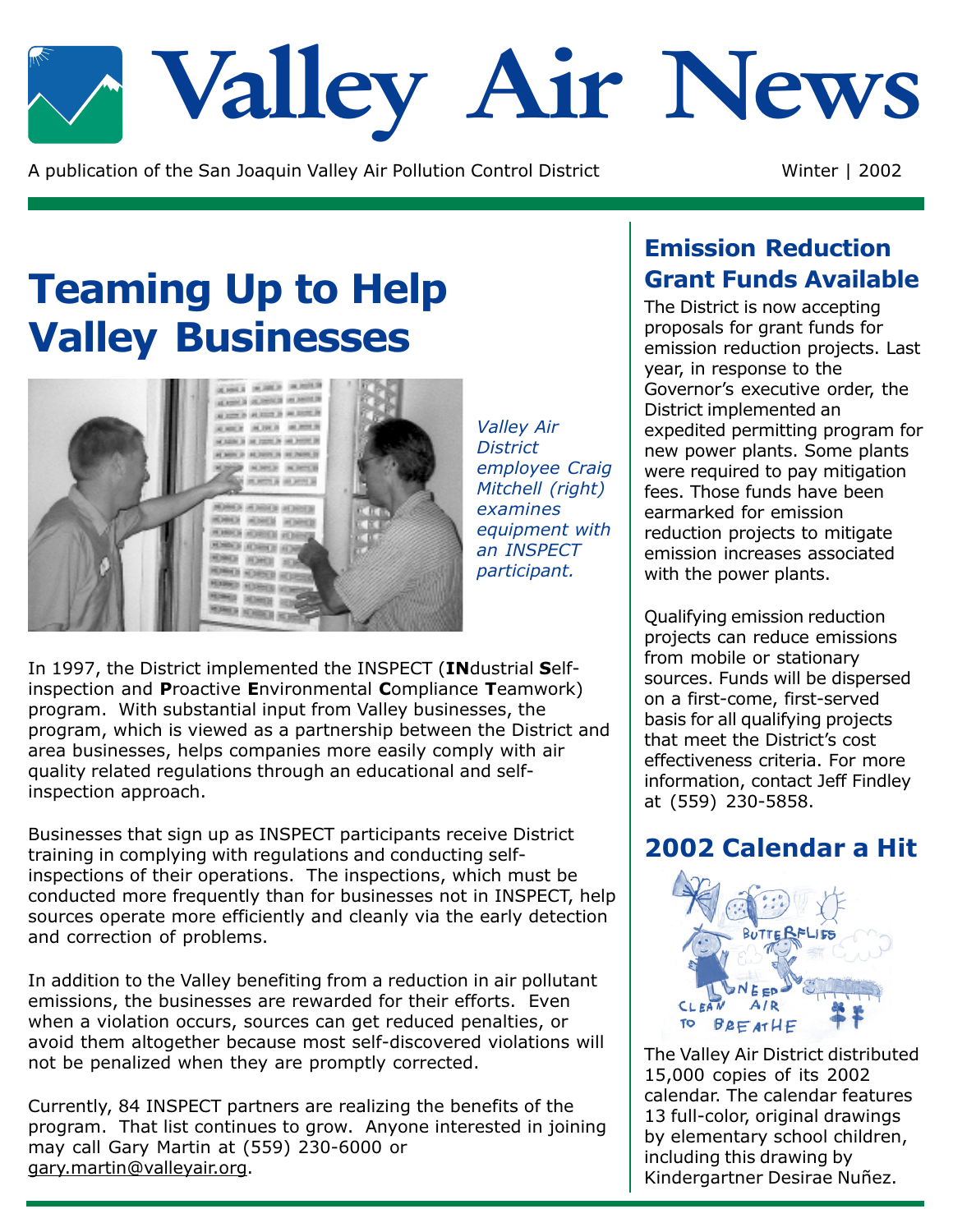## **Board Meeting Highlights**

#### **Complete Governing Board Agendas and Minutes**

For complete agendas and minutes, please visit the Valley Air District's web site at www.valleyair.org.

#### **October**

•Approved the Memorandum of Understanding with Council of Fresno County Governments to provide \$50,000 in matching funds for Phase II of the San Joaquin Valley Goods Movement Study. •Adopted proposed amendments to Rule 4601 (Architectural Coatings) and adopted the Negative Declaration prepared for the proposed rule.

#### **November**

Adopted the provisions for and amendments to Regulation VIII and Rule 4101 (Visible Emissions). See story on page 3.

#### **December**

Approved the proposed 2001 amendments to the 1994 Ozone Attainment Demonstration Plan.

#### **January**

Accepted \$2,757,263 in Carl Moyer Program funds from the California Air Resources Board to be placed in the District's Heavy-Duty Engine **Emission Reduction Incentive** Program.

#### **Meeting Schedule**

The next Governing Board meetings are scheduled for February 21 and March 21. Unless otherwise noted, all meetings are held at 9 a.m. in the **Central Region Office** in Fresno, [559] 230-6000.

Governing Board meetings are also held via video teleconference: **Northern Region Office** in Modesto, [209] 557-6400 **Southern Region Office** in Bakersfield, [661] 326-6900.

### **Please Don't Light Tonight Message Makes it to the Big Screen**

The Valley Air District has implemented theatre advertising to augment the Please Don't Light Tonight program. A close-up of a bright red, orange and yellow flame has the primary caption: "If



You Light, Please Do It Right!"

The three rotating secondary captions featured are:

- Burn only dried, seasoned firewood or manufactured logs...
	- Choose EPA-certified wood stoves and fireplace inserts...
	- Never burn trash, newspapers,
	- wrapping paper nor painted wood...

The Valley Air District reminds all San Joaquin Valley residents that when they light, please do it right.

For cleaner burning tips, please call (559) 230-5800 or visit our web page at http://www.valleyair.org.

### **Second Clean Green Yard Machines** program planned for this spring

The Valley Air District is moving forward with plans for the second round of lawnmower trade-in events for the Clean Green Yard Machines program. This program provides Valley residents with incentives to retire their gasoline-powered lawnmowers in exchange for discounts toward the purchase

of rechargeable, batterypowered, cordless mowers.

In 2001, the Air District distributed 1,200 electric mowers in events in Bakersfield, Fresno and Modesto. This program reduced 1.66 tons of emission last summer and will eliminate 11.62 tons of emissions over the mowers' operating lives.

In this year's program, 1,200



mowers will be distributed through April events in Stockton, Merced and Visalia. Unlike last year's events, which were first-come, firstserved, mowers will be allocated through a pre-event registration system this year. This will reduce unnecessary emissions from vehicles waiting in line to secure a mower. The Air District will promote the upcoming events in February.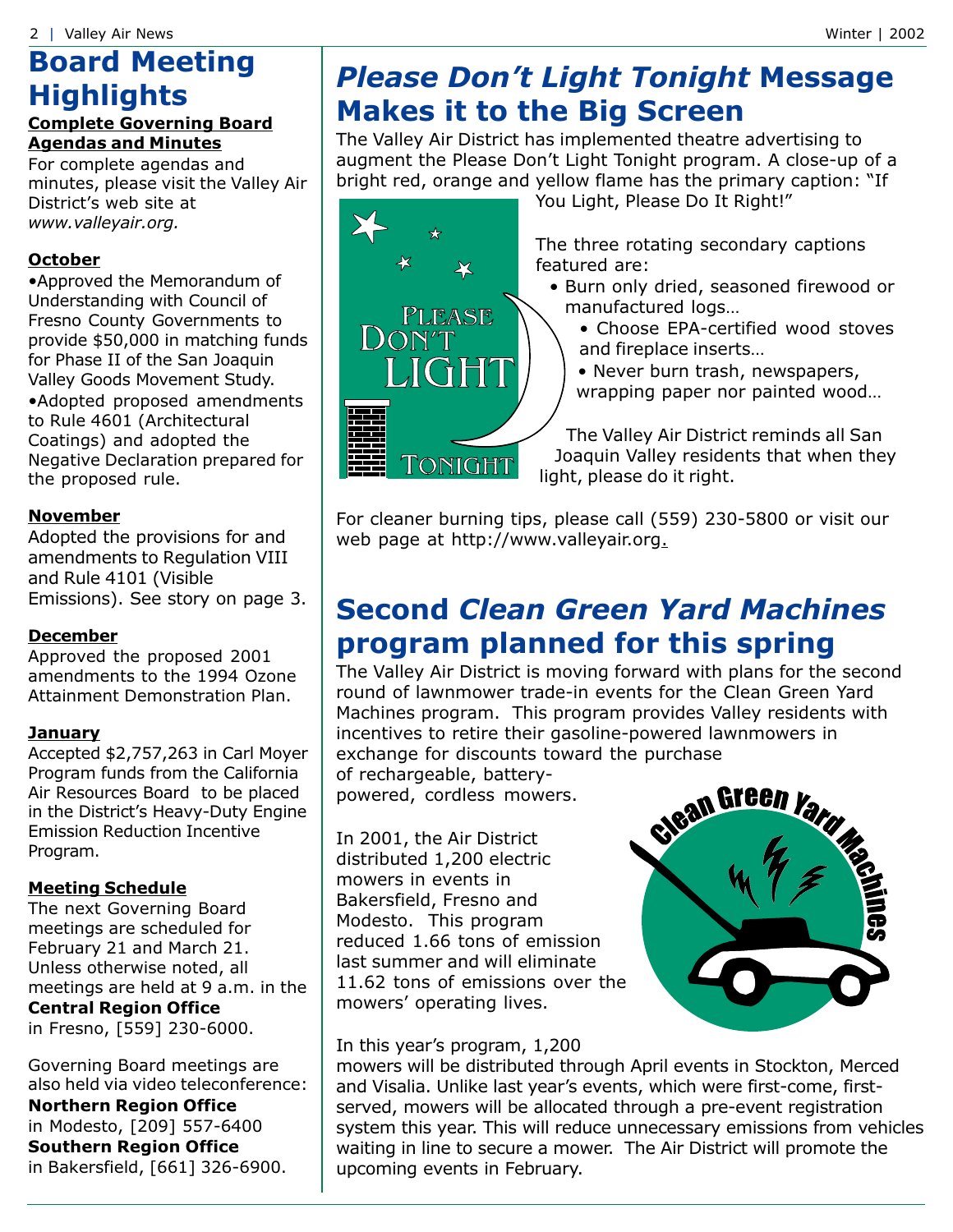### **Valley residents, individually and** collectively, face air quality choices

he San Joaquin Valley Air **Pollution Control District** is considering a bold step to voluntarily seek the federal government's worst air quality designation for ground-level ozone, commonly known as smog. To better acquaint Valley residents with the issues, the District presents the following information.



#### **By Air Pollution Control Officer David L. Crow**

Although Valley air is still unhealthy, it is important to remember that the region has seen noteworthy air quality improvements over the past decade. From 1985 to 1989, the Valley failed the federal onehour ozone standard an average of 60 days per year. For the most recent period 1996 to 2000, the Valley missed the standard an average of 33 times each year  $-$  a 45 percent improvement.

#### Unfortunately, our

improvements have not come quickly enough to meet federal standards to ensure healthy air. To meet the standard, the Valley must reduce emissions by an additional 30 percent, or 300 tons per day. One significant challenge is the District's legal inability to directly control emissions from passenger and heavy-duty vehicles and other non-industrial engines such as lawnmowers and boats. The District permits

and regulates "stationary sources" of pollution such as business and industry but has no authority to regulate vehicle emissions - also known as mobile sources - which represent 60 percent of the area's smog problem. Other state and federal agencies regulate these sources of emissions.

Because the Valley failed to meet its last clean air deadline, the U.S. **Environmental Protection Agency** (EPA) downgraded the Valley's category for the ozone standard from "serious" to "severe" late last year. With that move, federal law requires that the Air District present the California Air Resources Board (CARB) with a plan by May 31, 2002, that clearly demonstrates that the

Valley will meet ozone standards by 2005 and a detailed outline of the control measures that will be implemented to do so.

Even with existing efforts to control industrial emissions and with aggressive

new local and state measures for cars and other engines planned in the next five years, the District projects the Valley can eliminate, at most, 63 additional tons of emissions per day beyond the original reductions projected for 2005. This falls considerably short of the reductions needed to meet the 2005 deadline.

Because the District cannot submit an implementation plan that demonstrates attainment for any areas of the Valley by 2005, the Valley faces possible sanctions under the severe nonattainment designation. The most significant being fines to businesses estimated at \$36 million annually and the loss of \$2 billion in federal highway funding until the Valley reaches attainment or corrects all deficiencies in the plan. Finally, with no attainable plan by 2005, the federal government could step in and dictate a clean air plan for the Valley. This would take away local control and might include restrictions such as mandatory no drive days.

Even with a federally imposed plan, it is highly questionable whether the Valley could meet standards by 2005 given the agency's legal jurisdiction and authority. This is why the District is presenting another

"This is not a request to 'buy more time'...this timeframe allows the Valley to benefit from vehicle emission controls implemented by other agencies without incurring any immediate sanctions."

option: requesting an "extreme" designation. With this designation. the new attainment date for the Valley would be 2010. This is not a request to "buy more

time," as the District will continue to work aggressively with business and industrial sources to reduce pollution. Rather, this timeframe allows the Valley to benefit from vehicle emission controls implemented by other agencies without incurring any immediate sanctions.

The EPA and CARB have [See Valley Choices on next page]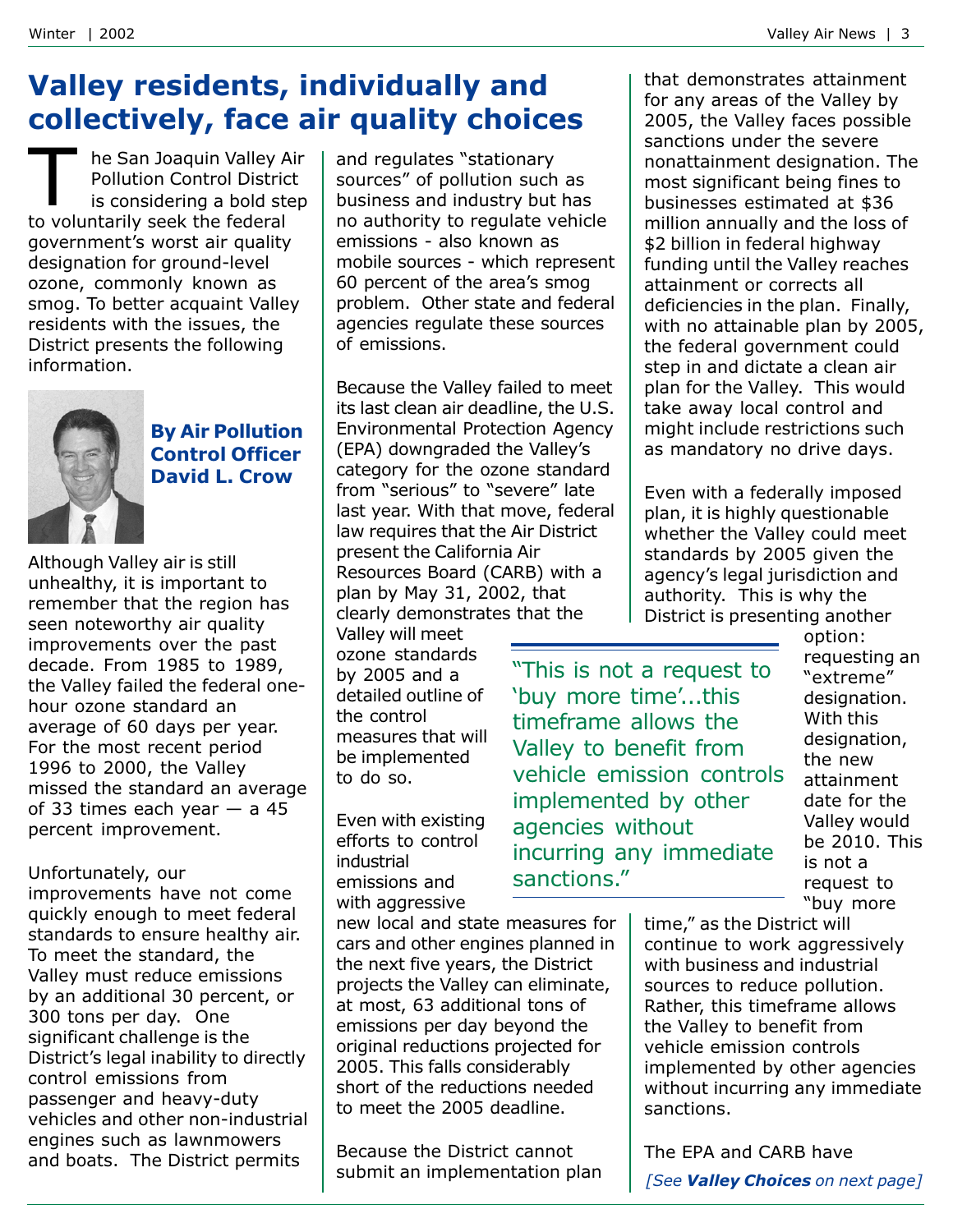**Valley Choices** - continued committed planned control measures that will reduce emissions by 105 tons per day between 2005 and 2010. This will lower the required reductions by one-third. Additionally, the expanded timeframe allows the District's incentive-based programs to take affect. These programs provide financial incentives for users of heavy-duty engines to implement cleaner alternatives and for Valley residents to purchase hybrid electricgasoline automobiles.

There are, however, disadvantages to requesting the extreme designation. These will affect businesses in the Valley and include a lower threshold for businesses that will be required to participate in a federal permitting program, stricter offset requirements, and installation of advanced emission control devices. It is important to note that industry would eventually face these costs and changes if the Valley could not present an attainable severe plan as well. The Valley would also face the stigma of

being one of only two regions categorized as extreme. This could negatively impact economic development.

The District Board faces a tough choice in whether or not to pursue an extreme rating for the Valley. Regardless of the Board's final decision, one thing remains clear: Valley residents make daily choices that ultimately will determine whether our air becomes healthier. Realizing that making conscious clean air choices are imperative to the future of our Valley is a step in the right direction.

## **Questions & Answers - Extreme choices**

- Q:Does our smog problem have anything to do with the hole in the ozone laver?
- A: Stratospheric ozone, or ozone layer, shields the earth from excess ultraviolet light high above the earth's surface. The same gas, ozone, is a pollutant at ground level. It is corrosive and dangerous to breathe.
- O: Why does this region have a bad ozone problem?
- A: The Valley's long, hot summers; stagnant weather; frequent inversions; and bowl shape with surrounding mountain barriers create the perfect conditions to form and trap ground-level ozone. A fast-growing population compounds the problem.

#### Q: Where's smog come from?

- A: About 60 percent of the Valley's smog problems comes from cars, diesel trucks and other internal combustion engines-"mobile sources." The other 40 percent comes from business and industry.
- O:Doesn't much of our smog come from other regions? A: Nearly 27 percent of total air

pollution in the norhtern Valley comes from the Bay area. In the central Valley, the number is 10 percent and falls to seven percent in the south. It is key to remember however that Valley air pollution also is transported to other areas.

#### O: What about agriculture?

A: Diesel and gasoline engines used in all types of activities help form ozone. Agricultural, prescribed and fireplace burning primarily cause another type of pollutionparticulate matter. The District implements other controls for these airborne particles, but they are not a major factor in smog.

#### Q:How close are we to meeting standards?

A: To meet the federal standard, the Valley must reduce the total emissions inventory by an additional 30 percent or 300 tons per day.

#### Q:Can we do it?

A: This will be tough in the longterm and nearly impossible by 2005. The District does not directly control emissions from mobile sources. State

and federal agencies regulate these. With the District's existing and future efforts to control industrial emissions and aggressive new measures for mobile sources by other agencies, the District projects eliminating 63 tons per day by 2005.

- Q:Does asking for the extreme designation mean we must breathe bad air longer?
- A: An extreme designation is not a delay in implementing air pollution controls. The District will continue to work aggressively with business and industry to improve air quality. The new timeframe allows the Valley to benefit from improved pollution controls for industry as well as mobile source controls implemented by other agencies.

#### Q: What's my role?

A: Regardless of the region's designation, Valley residents make daily choices that ultimately will determine whether our air becomes healthier. Achieving clean air is not just the job of industry or government. It is everyone's responsibility.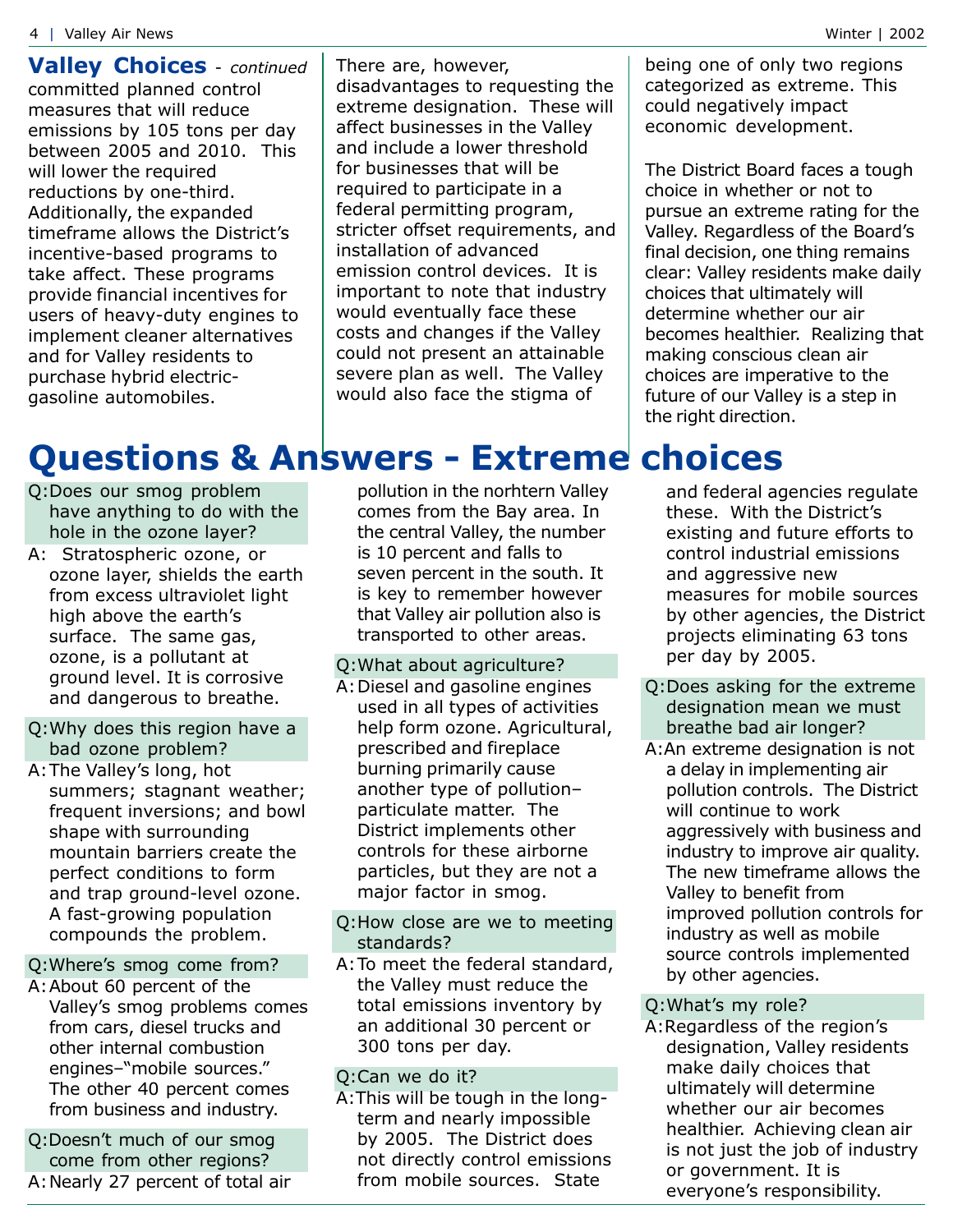### **Air District Board Passes Controls for Particulate Matter Emissions**

In a unanimous vote on November 15, 2001, the San Joaquin Valley Air Pollution **Control District Governing** Board passed new and tighter controls on fugitive dust. Though the specific rules are new, they actually constitute amendments to the District's exiting overall strategy to control PM10 emissions called Regulation VIII. Passing the amendments to Regulation VIII is the first step in getting the EPA to remove sanctions imposed on Valley businesses on October 8, 2001.

Small airborne particles are unhealthy because they invade the deepest recesses of the lungs, causing or aggravating asthma and other respiratory conditions. The San Joaquin Valley Air Basin has one of the most severe particulate matter problems in the nation and is under federal mandate from U.S. Environmental Protection Agency (EPA) to meet healthbased standards for airborne particles measuring ten microns or less (PM10) by December 2001. For this reason, the Valley Air District passed the additional PM10 controls to reduce unhealthy airborne particles from certain operations, including agriculture.

Some of the largest sources of PM10 are unpaved roads and traffic areas such as parking and equipment storage lots. The new controls mostly apply to construction, mining operations, government-owned roads, oil production facilities, and off-field agricultural sources. Off-field agricultural sources are primarily unpaved roads and equipment

storage areas. The amendments give the owner of an unpaved road segment the choice of two dust control standards on days when the road segment has 75 vehicle trips. The road owner could:

- $\bullet$ implement a fugitive PM10 management plan designed to achieve 50 percent emission reductions: or
- achieve a 20 percent opacity  $\bullet$ standard.

"The most significant amendment to Regulation VIII concerned unpaved roads.

"The amendments give the owner of an unpaved road segment the choice of two dust control standards on days when the road segment has 75 vehicle trips."

While the previous Regulation VIII addressed only the dirt roads constructed after 1993, the November 2001 amendments potentially covers thousands of miles of unpaved roads built before 1993. Existing unpaved roads are the largest source of fugitive dust PM10 in the Valley, and the largest part of the Regulation VIII emission reduction will come from this category," said Scott Nester, Air Pollution District's rule development supervisor.

A road segment not covered by a fugitive PM10 management plan would be required to meet

the 20 percent opacity standard and implement stabilization measures on days that the road segment gets more than 100 vehicle trips. Stabilization measures include applying water or other dust suppressants. Implements of husbandry (as defined by the California Vehicle Code) - such as combines and tractors  $$ would not count toward the 75 and 100 trips per day trigger levels.

EPA officials indicated that although the amendments do not specifically address all EPA requirements for best available control measures (BACM), they do address several specific deficiencies identified by the federal agency. The District worked with business, industry and agricultural groups for two vears and was able to adopt measures that corrected the deficiencies identified by EPA but not the BACM requirements. The disagreement on BACM slowed down the rule-making process and ultimately triggered the sanctions. EPA officials have indicated that they would propose to approve the amendments because they correct the specific deficiencies  $-$  the first step in removing the imposed sanctions.

"This rulemaking project attracted unprecedented levels of public concern and participation. Over 300 people participated in workshops and dozens of citizens and industry representatives testified at the hearing. It is clear that air quality issues are a major concern to the Valley's residents," commented Scott Nester.